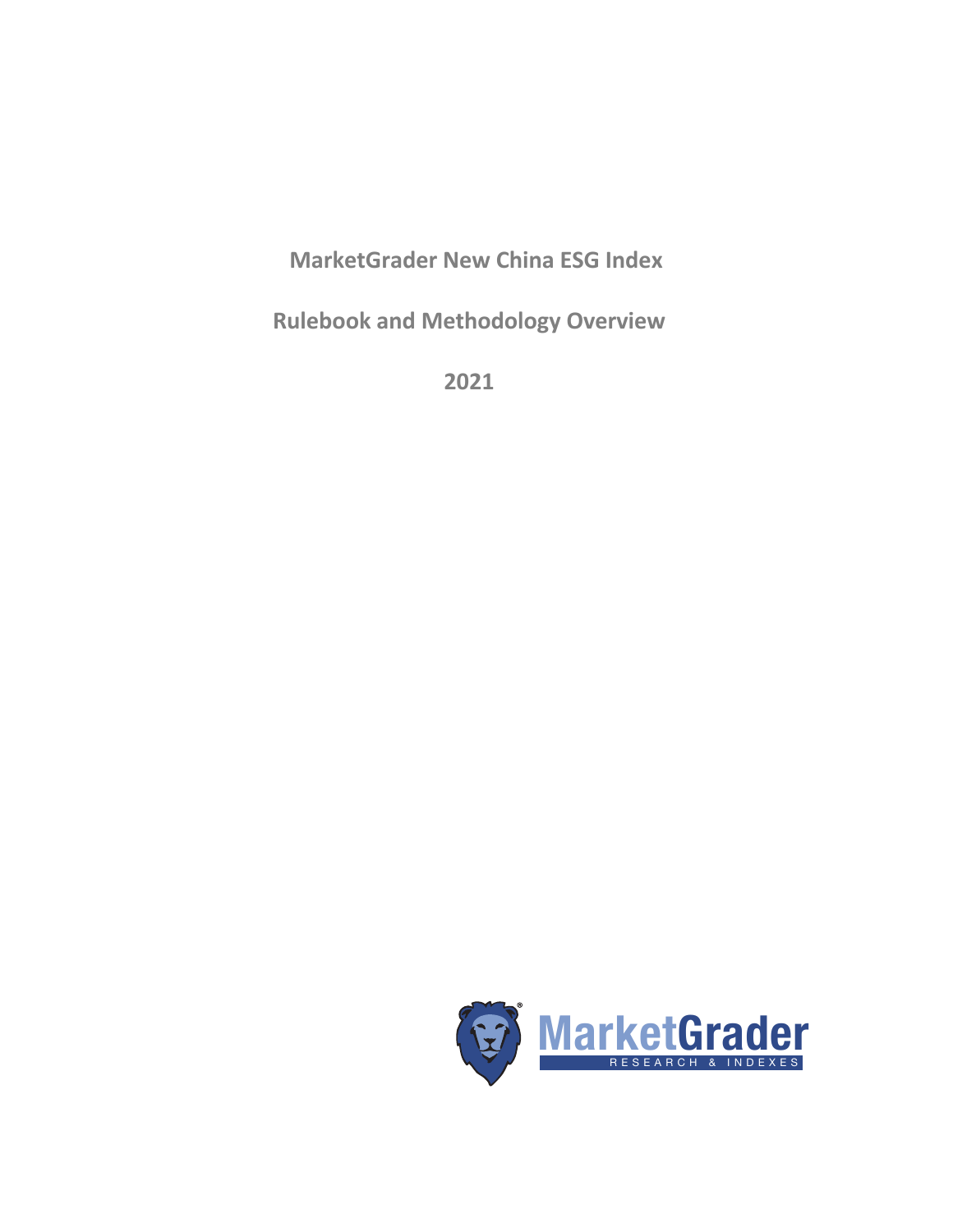## **Introduction**

The MarketGrader New China ESG Index (the "Index"), created and maintained by MarketGrader, is designed to provide investors with exposure to the most financially sound companies domiciled in China that are listed on one or more of the following exchanges:

- a. The Mainland China Stock Exchanges (Shanghai Stock Exchange and Shenzhen Stock Exchange) that are accessible to foreign investors through the Hong Kong Stock Connect program (Northbound and Southbound).
- b. The Hong Kong Stock Exchange.
- c. The United States National Exchanges (the New York Stock Exchange and NASDAQ).

In addition, the companies selected into the Index are compliant (above median performers) with Environmental, Sustainability and Governance (ESG) criteria based on the OWL Analytics consensus ESG Score. OWL ESG covers over 25,000 companies globally, publishing metrics monthly that are aggregated from hundreds of independent ESG data sources. OWL ESG scores and ranks all companies in its coverage universe across thirty core metrics, including 12 key performance indicators (KPIs) that quantify company behavior across Environmental, Social and Governance factors.

MarketGrader reconstitutes the Index components on a semi-annual basis according to the methodology described in this document. The MarketGrader New China ESG Index is calculated and disseminated by Refinitiv and denominated in USD and EUR.

## **MarketGrader Research Universe**

In order to define the universe from which the Index components are selected, it is necessary to first define the coverage of the MarketGrader Research Universe since the Index methodology performs security selection based on the company ratings calculated and published by MarketGrader Research.

The MarketGrader Research Universe is defined as the set of companies traded on public stock exchanges globally that meet the criteria necessary for MarketGrader to perform an in-depth comprehensive fundamental analysis on every company as defined in its proprietary ratings methodology. This methodology is based on 24 indicators, each graded independently, across four fundamental categories: Growth, Value, Profitability and Cash Flow. After grading each company on the 24 indicators, the sum of the grades is normalized into a MarketGrader Score (MG Score) ranging between zero and 100. This MG Score is the basis of the company ratings. To be able to compute the MG Score, MarketGrader therefore requires that a minimum number of fundamental indicators be available for every company in its universe. Furthermore, a minimum number of them must be available consistently over time for a company to be eligible for coverage by MarketGrader. The following criteria are implemented by MarketGrader in the maintenance of its research universe within each of MarketGrader's primary geographic regions.

## Americas:

The MarketGrader Research Universe includes all public issues defined as common shares and ADRs (American Depositary Receipts) that are listed in non-OTC (over the counter) exchanges. This includes Limited Partnerships (LPs) and Real Estate Investment Trusts (REITs). LPs and REITs are ineligible for inclusion to some indexes on a caseby-case basis. All issues eligible for universe inclusion must have at least three active trading days within the last 12 calendar days. Company domicile is defined based on the Entity "ISO Country" code as defined by FactSet.

## Asia Pacific:

The MarketGrader Research Universe includes all public issues defined as common shares where, according to FactSet, entity types are defined as "public" or "holding companies". Also, all entity sub-types defined as "Limited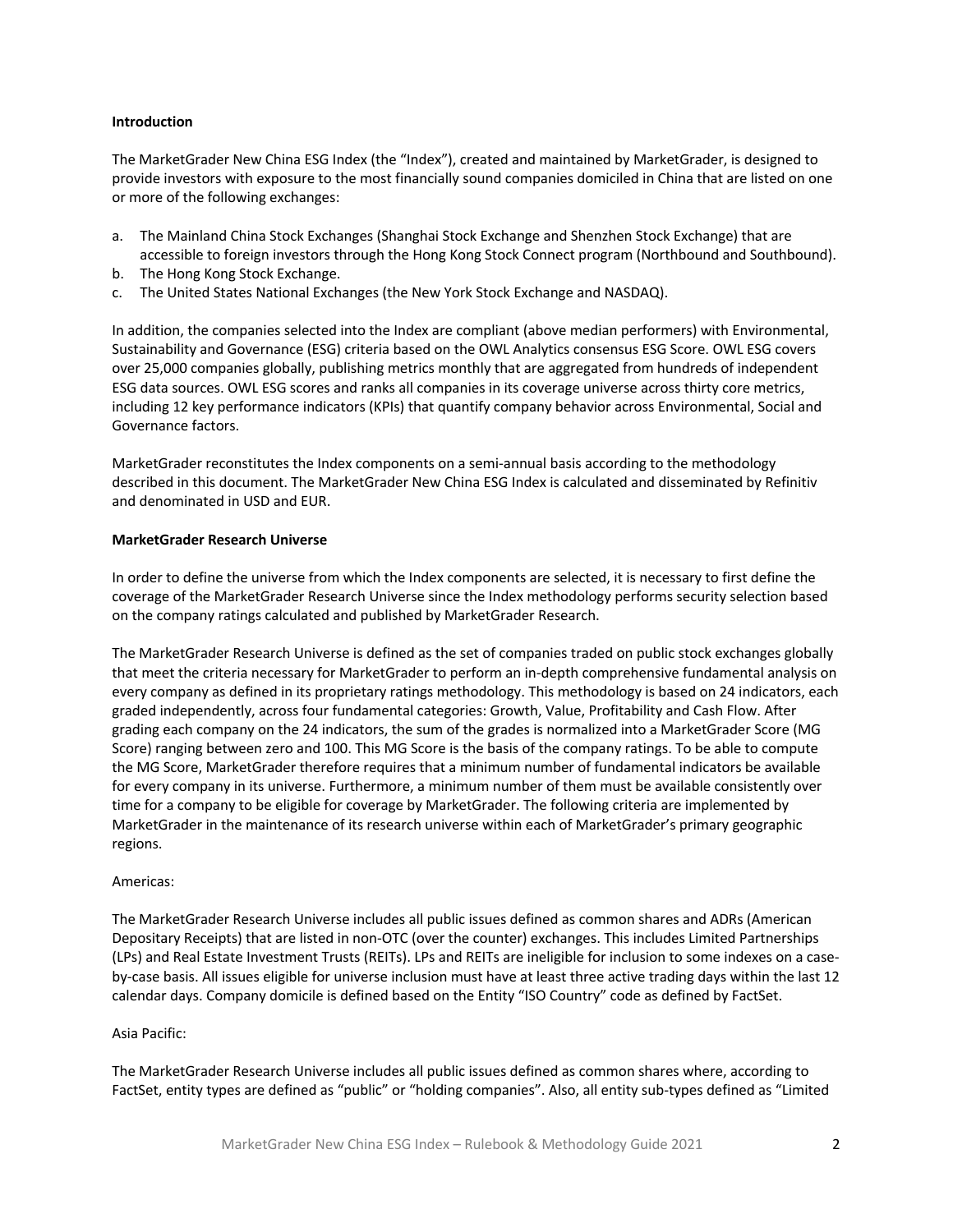Partnership". All issues eligible for universe inclusion must have at least one active trading day within the last 12 calendar days. Company domicile is defined based on the Entity "ISO Country" code as defined by FactSet.

## Europe & Middle East:

The MarketGrader Research Universe includes all public issues defined as common shares where, according to FactSet, entity types are defined as "public" or "holding companies". Also, all entity sub-types defined as "Limited Partnership". Only primary listing issues in this region are included in its research universe. All issues eligible for universe inclusion must have at least three active trading days within the last 12 calendar days. Company domicile is defined based on the Entity "ISO Country" code as defined by FactSet.

Across all geographic regions, the MarketGrader Research Universe excludes:

- Companies with zero trailing 12-month revenue and a total market capitalization below USD 500 million.
- Companies with zero annual revenue and a total market capitalization below USD 500 million.
- Companies with zero trailing 12-month revenue and annual sales older than two years prior to the universe evaluation date.
- Companies missing trailing 12-month revenue and annual revenue from most recently reported financial statement.
- Companies with ratings in less than 22 of MarketGrader's 24 fundamental indicators.
- Companies whose most recently filed financials statements are over 12 months old from the date of the universe evaluation date.

## Review Frequency

The MarketGrader Research Universe is reviewed on a weekly basis, following the last weekly close of equity markets in the U.S.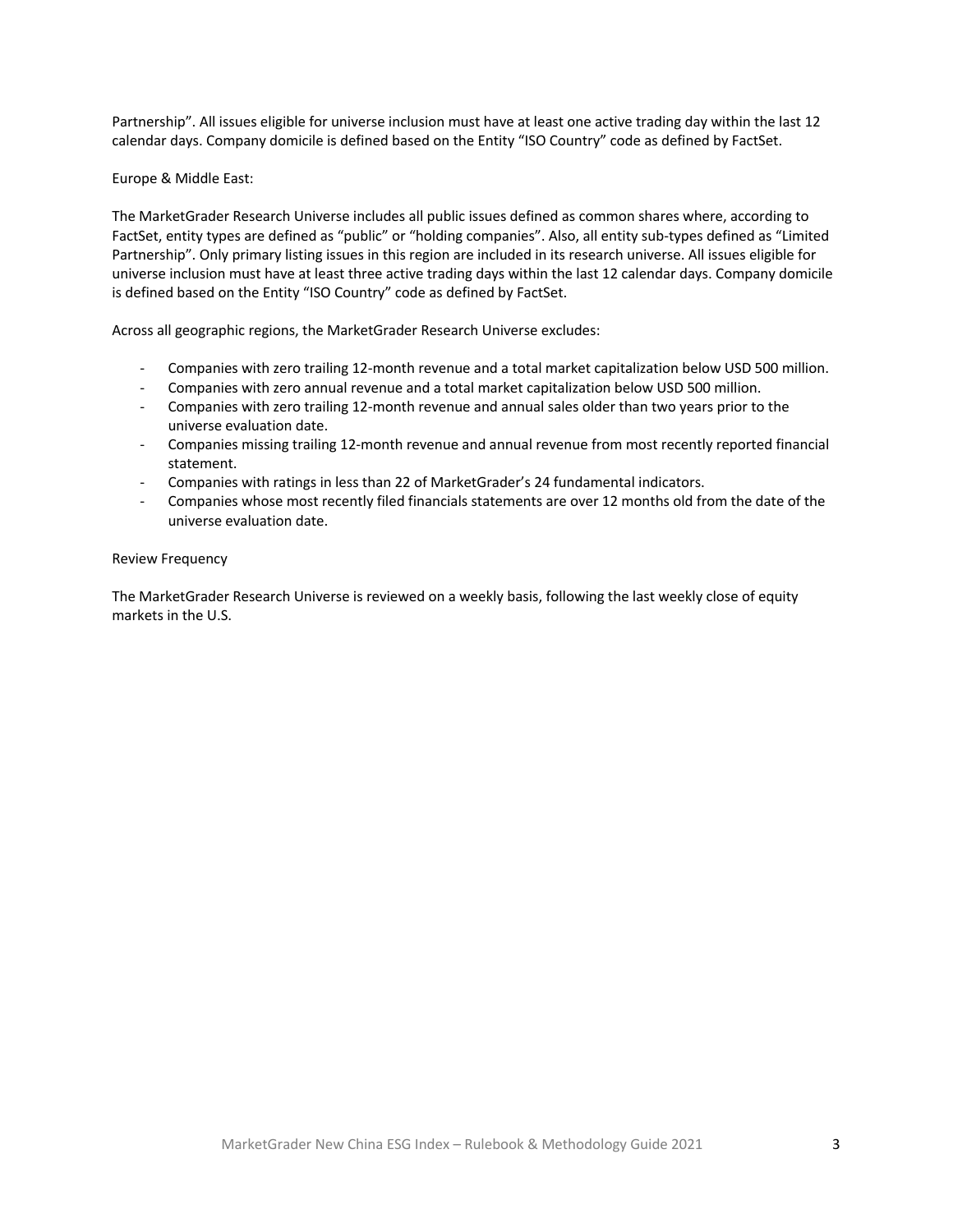## **MarketGrader's New China ESG Index Selection Universe**

The selection universe for the Index is comprised of all public issues from the MarketGrader Research Universe trading on Mainland China, Hong Kong and US Exchanges with the issuing company domiciled in China according to the entity "ISO Country" code defined by FactSet. In addition, issues trading on the Mainland China Exchanges have to be a part of the Hong Kong Stock Connect Program.

Companies within the selection universe for the Index must have received a MarketGrader overall rating consistently for at least six months. If a company is listed in a country with quarterly financial filing requirements, it should have reported the most recent financials within the last six months to be eligible for selection into the Index. If a company is listed in a country with semi-annual financial filing requirements, it should have reported the most recent financials within the last 12 months to be eligible for selection into the Index.

Since the Index focuses on the growth sectors of China's economy, only companies from the Consumer Discretionary, Consumer Staples, Health Care and Technology sectors, as identified by the MarketGrader Global Classification System, are eligible for the selection universe into the Index.

Finally, the companies within the selection universe must satisfy the following requirements:

- The company's stock cannot be classified as a "ST" (special treatment) stock by the China Securities Regulatory Commission (CSRC).
- If a company's stock is temporarily suspended from trading, it is ineligible from inclusion in the Index's selection universe.
- The company's stock Foreign Ownership on the selection date cannot exceed 26% of its free float adjusted market capitalization<sup>1</sup>.
- The company may not appear in any of the U.S. Department of the Treasury's Office of Foreign Assets Control (OFAC) Sanctions Lists.
- The company may not appear in the U.S. Department of Defense list of "Qualifying Entities Prepared in Response to Section 1237 of the National Defense Authorization Act for Fiscal Year 1999."

Companies from the MarketGrader Research Universe passing the above criteria comprise the MarketGrader New China ESG Index Selection Universe.

 $1$  Foreign Ownership Limit Thresholds are based on figures published daily by the Shanghai Stock Exchange and the Shenzhen Stock Exchange.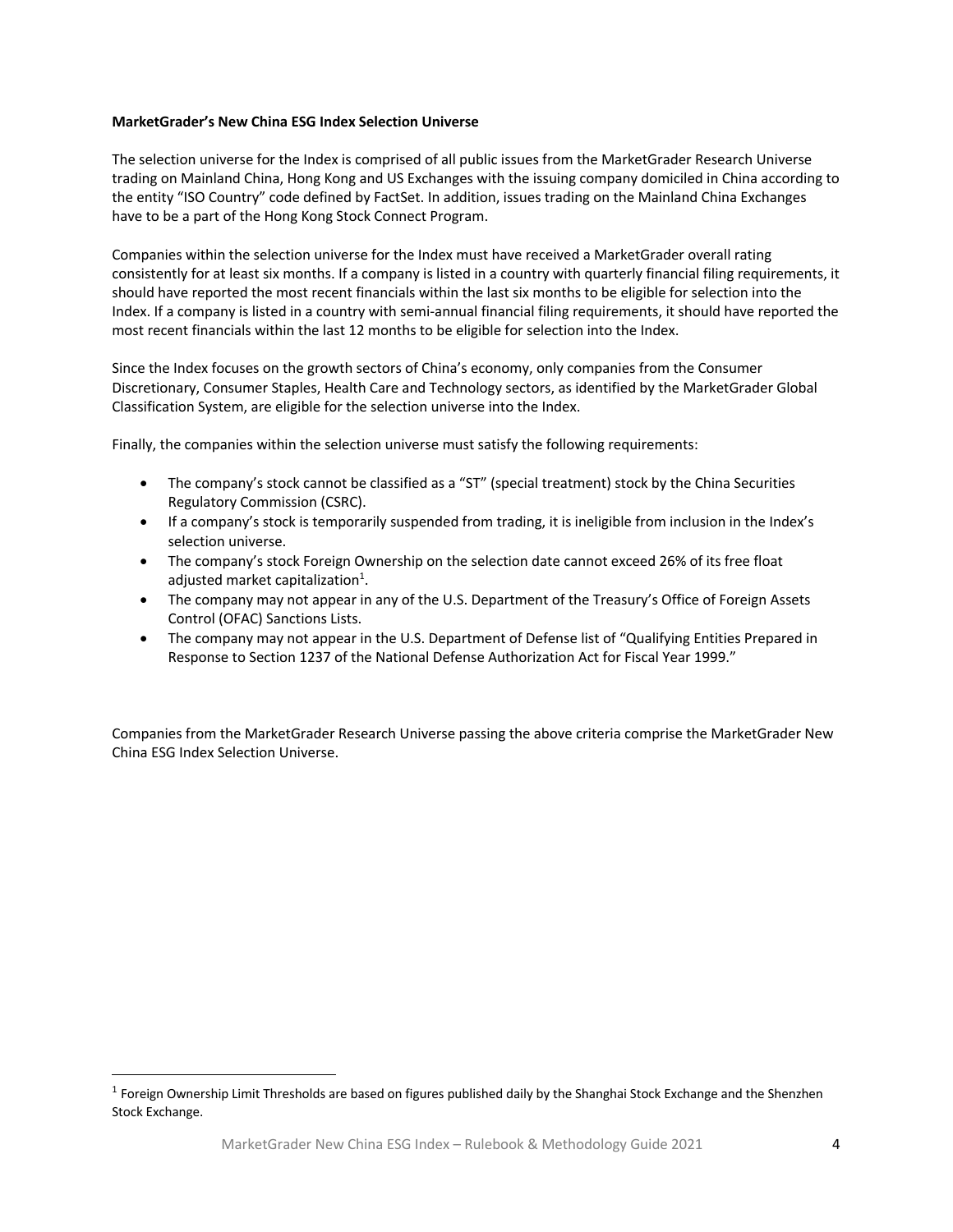# **The MarketGrader New China ESG Index Rules**

# **Introduction**

The MarketGrader New China ESG Index consists of 100 fundamentally sound companies domiciled in China and traded publicly in the Shanghai Stock Exchange, the Shenzhen Stock Exchange, the Hong Kong Stock Exchange or on U.S. National Exchanges. The index constituents are selected on the basis of the strength of their fundamentals as measured by the MarketGrader Score (0 to 100) and must rank above their regional sector median ESG composite score, as measured by OWL Analytics.

## **Index Name and Index Codes**

# Price Return Series

- Index Name: MarketGrader New China ESG Index Price Return
- Short Name: MG New China ESG
- Index Codes: MGNCUSPR (USD Series) ; MGNCEUPR (EUR Series)

## Net Total Return Series

- Index Name: MarketGrader New China ESG Index Net Total Return
- Short Name: MG New China ESG NTR
- Bloomberg and Reuters Code: MGNCUSNR (USD Series)
- Other Index Code: MGNCEUNR (EUR Series, not on Bloomberg)

## Total Return Series

- Index Name: MarketGrader New China ESG Index Total Return
- Short Name: MG New China ESG TR
- Index Code: MGNCUSTR (USD Series); MGNCEUTR (EUR Series)

## **Base Date and Base Index Level**

The Index's base date is December 31, 2007. Its base level is 100.

## **Index Reconstitution and Rebalance Dates**

The Index is reconstituted and rebalanced after the close of trading on U.S. exchanges on the third Friday of March and September. The Index constituents are selected on the Tuesday of the previous week, or ten (10) calendar days prior to the reconstitution and rebalance date. Constituents are equally weighted on the Friday following the selection date and one week prior to the Index's official rebalance date.

## **Index Methodology**

## 1. Investable Universe

All companies in the MarketGrader New China ESG Index Selection Universe (as defined above) are eligible for selection into the Index, provided they meet the investability criteria that are applicable at the time of the Index's reconstitution and rebalance.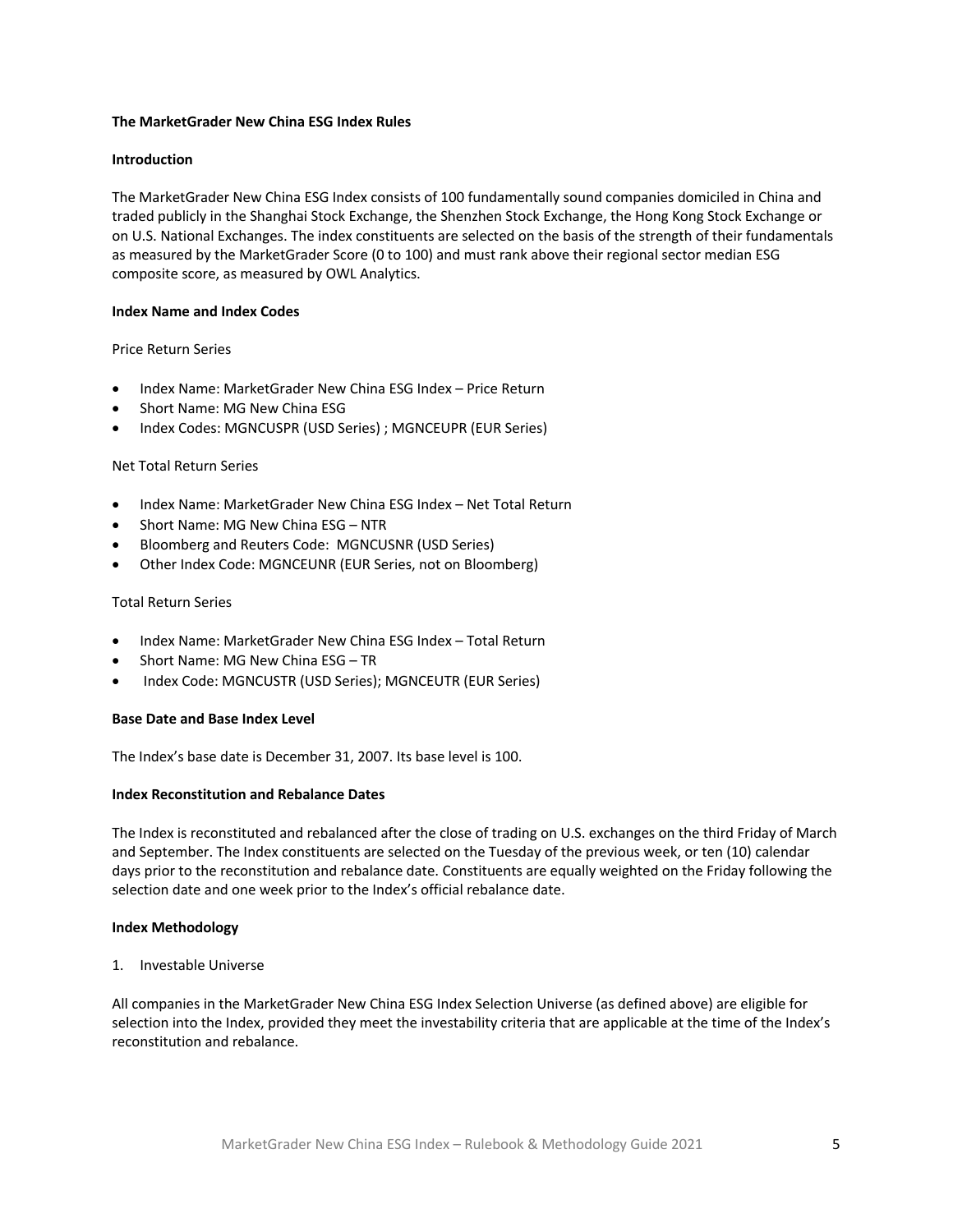Starting at inception (December 31, 2007) and for the next four reconstitutions and rebalances (through September 2009) of the Index, all companies in the MarketGrader New China ESG Index Selection Universe were eligible for selection into the Index, provided they met the following investability criteria:

- The company had a market capitalization of at least USD 200 million.
- The company's stock had a 3-month average trading volume of at least USD 2 million.
- The company's float factor was greater than 10%.

Starting in the March 2010 reconstitution and rebalance and for all reconstitutions and rebalances thereafter, all companies in MarketGrader New China ESG Index Selection Universe are eligible for selection into the Index, provided they meet the following investability criteria at the time of the Index's reconstitution and rebalance:

- The company has a market capitalization of at least USD 500 million.
- The company's stock has a 3-month average trading volume of at least USD 5 million.
- The company's float factor is greater than 10%.

The companies from the MarketGrader New China ESG Index Selection Universe passing the above criteria comprise the MarketGrader New China ESG Index Investable Universe.

# 2. Selection of Index Constituents

MarketGrader implements a proprietary methodology based on 24 indicators, each graded independently, across four fundamental categories: Growth, Value, Profitability and Cash Flow, which seeks to identify the companies with the strongest fundamentals. After grading each company on the 24 indicators, the sum of the grades is normalized into a MarketGrader Score (MG Score) ranging between zero and 100. Each company in the MarketGrader New China ESG Index Investable Universe has a MG Score.

Starting at inception (December 31, 2007) and for the next four reconstitutions and rebalances (through September 2009) of the Index, MarketGrader selected the 80 highest ranking MG Score companies from the MarketGrader New China ESG Index Investable Universe as components for the Index subject to the following criteria:

- No more than 24 companies could belong to any one sector.
- Existing components continued to be a part of the Index as long as their MG Score does not fall below the  $96<sup>th</sup>$  ranked company (20% buffer for the MG Score).
- If an index constituent was dual listed in more than one of the exchanges in the Investable Universe and the non-constituent issue had a higher MarketGrader Score than the Index constituent, the Index constituent remained in the Index and was not replaced by the other issue even if the latter had a higher MarketGrader Score.
- If two issues of the same company with a dual listing were eligible for selection to the Index based on their MarketGrader Score (provided that one is not already an Index constituent), MarketGrader selected the issue with the higher three-month average daily trading volume (in USD) for inclusion in the Index.

Starting in the March 2010 reconstitution and rebalance of the Index and for all reconstitutions and rebalances thereafter, MarketGrader selects the 100 highest ranking MG Score companies from the MarketGrader New China ESG Index Investable Universe as components for the Index subject to the following criteria:

- No more than 30 companies may belong to any one sector.
- Existing components continue to be a part of the Index as long as their MG Score does not fall below the  $120<sup>th</sup>$  ranked company (20% buffer for the MG Score).
- If an index constituent is dual listed in more than one of the exchanges in the Investable Universe and the non-constituent issue has a higher MarketGrader Score than the Index constituent, the Index constituent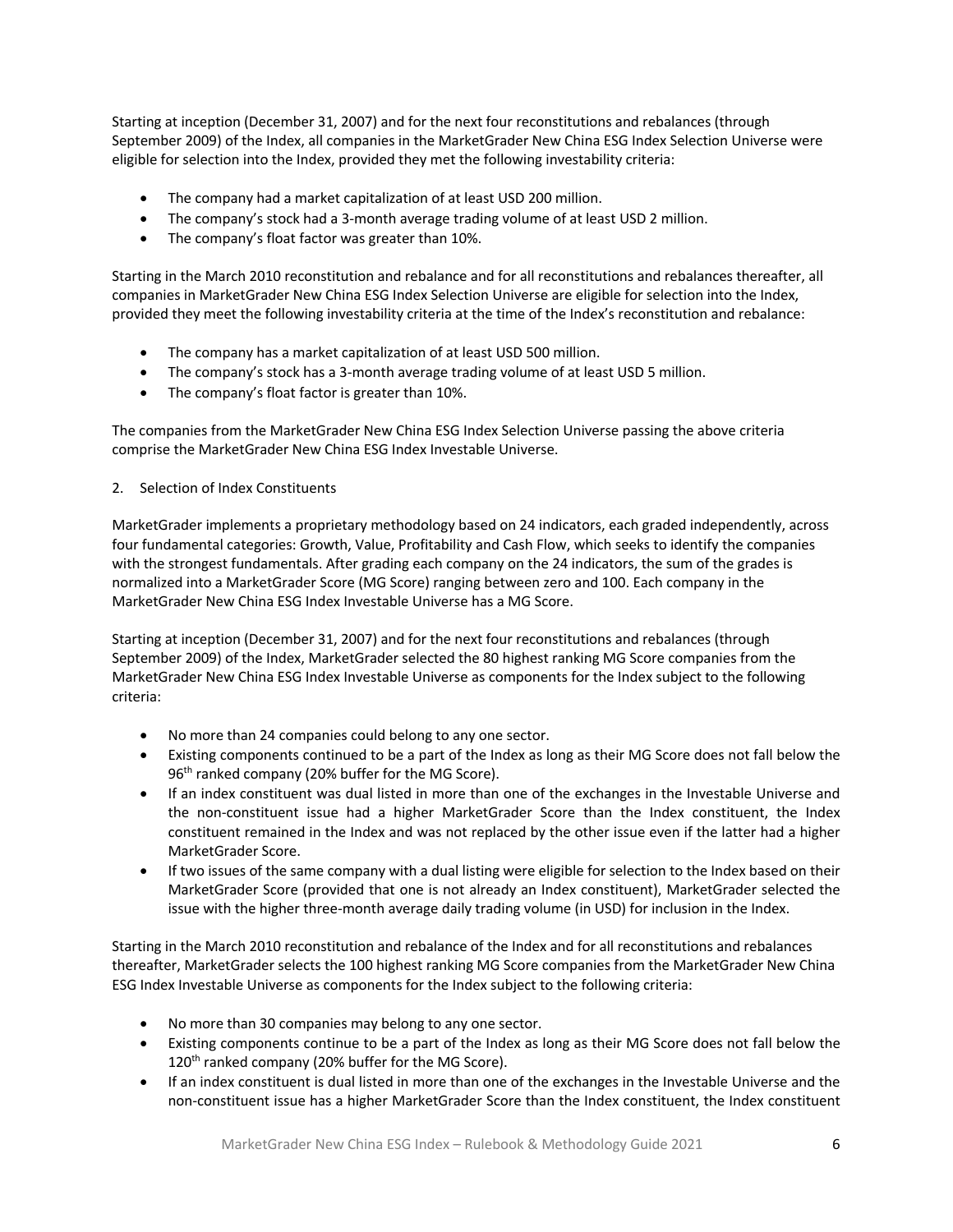will remain in the Index and not be replaced by the other issue even if the latter has a higher MarketGrader Score.

• If two issues of the same company with a dual listing are eligible for selection to the Index based on their MarketGrader Score (provided that one is not already an Index constituent), MarketGrader will select the issue with the higher three-month average daily trading volume (in USD) for inclusion in the Index.

Additionally, starting in the September 2018 reconstitution and rebalance of the Index and for all reconstitutions and rebalances thereafter, companies selected into the MarketGrader New China ESG Index Selection Universe need to satisfy the following ESG criteria:

- New components selected into the Index must be ranked in the top 50% within their regional peer group on an ESG consensus rating calculated by OWL Analytics.
- Existing components of the Index must be ranked in the top 66% within their regional peer group on an ESG consensus rating calculated by OWL Analytics.

OWL ESG scores and ranks all companies in its coverage universe across thirty core metrics, including 12 key performance indicators (KPIs), that quantify company behavior across Environmental, Social and Governance factors. A complete description of OWL's ESG rating methodology is available in the "OWL ESG Brochure."2

OWL then separates all companies under coverage into 361 peer groups, which are designated by one of three factor pairs—Region and Industry, Region and Subsector, or Region and Sector. A company can belong to at most three peer groups. For every company under coverage, OWL provides their monthly rank and percentile within their appropriate peer group(s) in every one of OWL's ESG metrics. This allows MarketGrader to identify how a company compares to its peers across all metrics in the relevant region. For the MarketGrader New China ESG Index, the peer group is defined as the set of all companies belonging to the same sector that are domiciled in any Emerging Economy in the Asia Pacific Region, as defined by the International Monetary Fund's (IMF) World Economic Outlook Database<sup>3</sup>, and covered by OWL Analytics.

3. Foreign Ownership Limit Rules

If at any time the free float adjusted market capitalization of an Index constituent reaches a foreign ownership percentage of 26%, the stock will be put on a Foreign Ownership Limit (FOL) watch list for possible deletion at the 27% threshold. If the stock reaches the 27% threshold, it will be deleted from the Index on the fourth trading day following the first day it reached such threshold. The stock will then be deleted from the Index with a presumed market value per unit of stock equal to the closing price on its last trading day and the proceeds will be reinvested across the remaining Index constituents proportionally to their weights on the date the deletion is announced.

# 4. Stock Connect Program

If at any time an Index constituent that trades on one of China's Mainland stock exchanges (Shanghai Stock Exchange or Shenzhen Stock Exchange) through the Hong Kong Stock Connect Program is moved to the 'Sell Only' list (which means that foreign investors can only sell but not buy the stock through the Connect Program), it will be deleted from the Index. The deletion will take place on the fourth trading day following the announcement that the stock was moved to the 'Sell Only' list. The stock will then be deleted from the Index with a presumed market value per unit of stock equal to the closing price on its last trading day and the proceeds will be reinvested across the remaining Index constituents proportionally to their weights on the date the deletion is announced.

<sup>2</sup> http://owlanalytics.net/

<sup>3</sup> https://www.imf.org/en/Publications/WEO